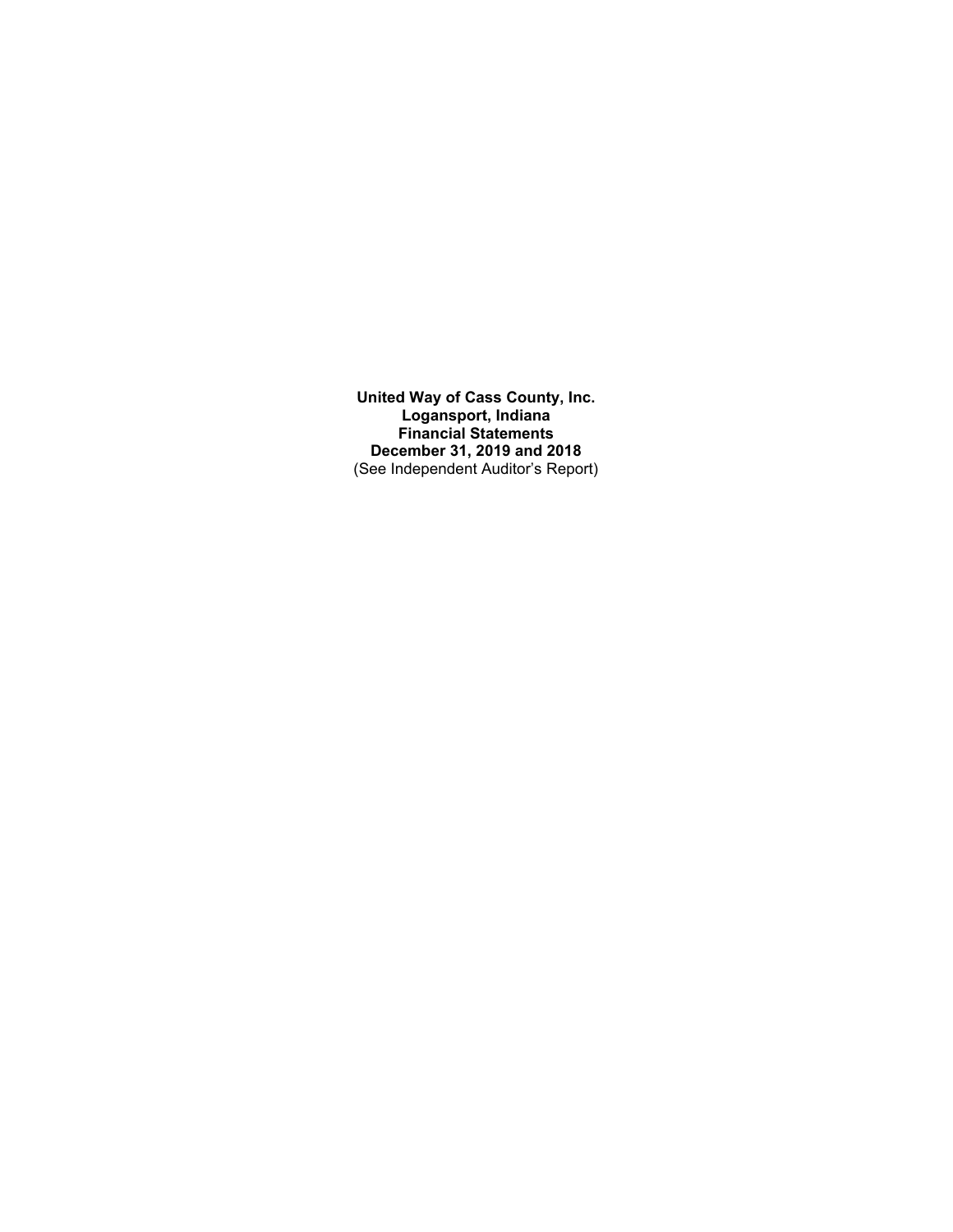### **United Way of Cass County, Inc. Logansport, Indiana Index**

|                                                                                                      | Page(s)    |
|------------------------------------------------------------------------------------------------------|------------|
| Independent Auditor's Report                                                                         | 3          |
| Statements of Financial Position as of December 31, 2019 and 2018                                    | 4          |
| Statements of Activities and Changes in Net Assets for the Years Ended<br>December 31, 2019 and 2018 | $5 - 6$    |
| Statements of Functional Expenses for the Years Ended December 31, 2019<br>and 2018                  | 7 - 8      |
| Statements of Cash Flows for the Years Ended December 31, 2019<br>and 2018                           | 9          |
| Notes to Financial Statements                                                                        | 10 -<br>17 |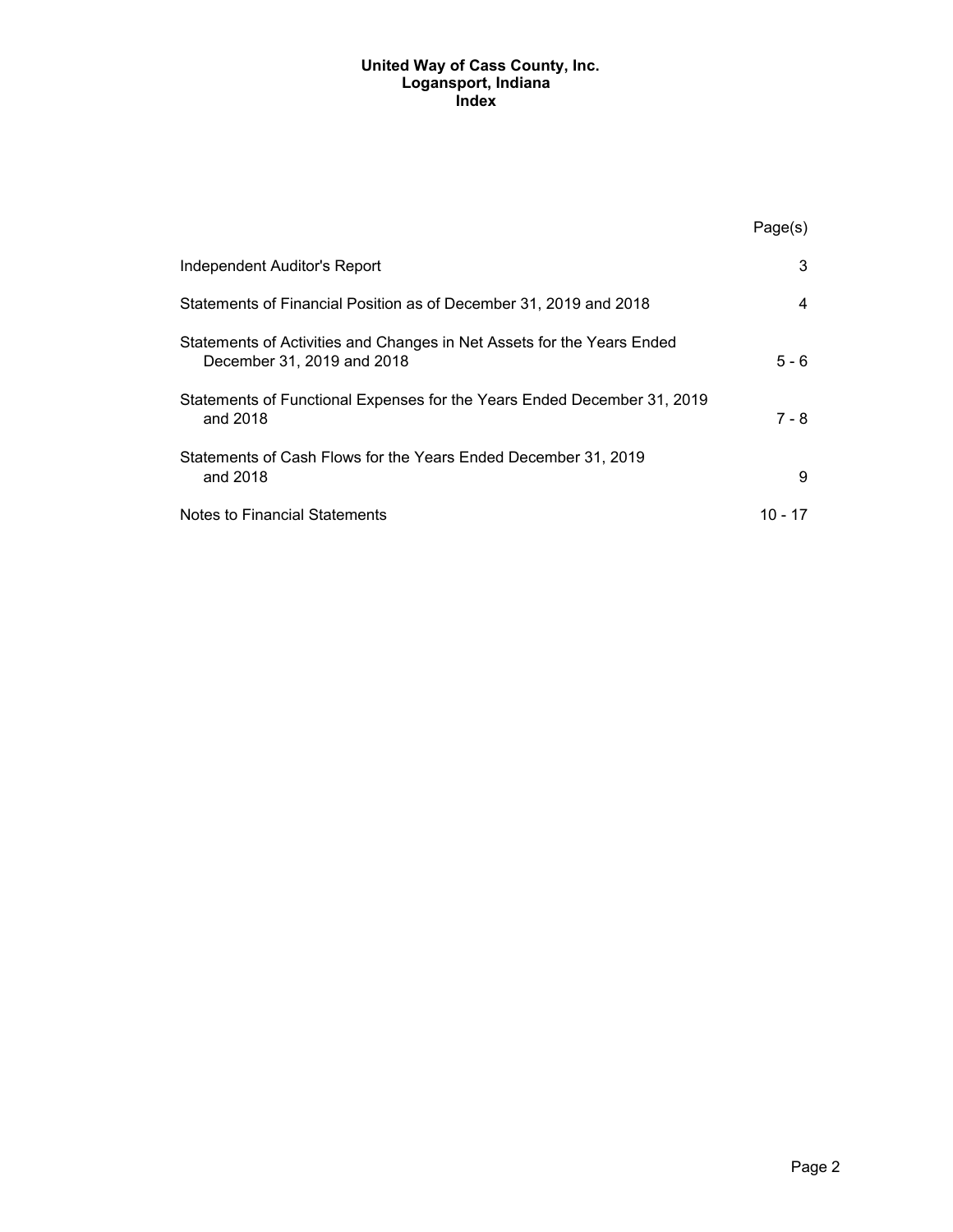CERTIFIED PUBLIC ACCOUNTANTS

ROBERT C. TEIPEN, C.P.A. MICHAEL A. POYNTER, C.P.A.

7340 E. 82nd Street, Suite A Indianapolis, IN 46256

THOMAS G. AYRES, C.P.A. JOHN J. (JEFF) THOMAS, C.P.A.

 $(317) 598 - 6700$ FAX (317) 598-6701 www.teipencpa.com **INDEPENDENT AUDITOR'S REPORT** 

To the Board of Directors of United Way of Cass County, Inc. Logansport, Indiana

We have audited the accompanying financial statements of United Way of Cass County, Inc. (a nonprofit organization), which comprise the Statements of Financial Position as of December 31, 2019 and 2018, and the related Statements of Activities and Changes in Net Assets, Functional Expenses and Cash Flows for the years then ended, and the related notes to the financial statements.

# Management's Responsibility for the Financial Statements

The Organization's management is responsible for the preparation and fair presentation of these financial statements in accordance with accounting principles generally accepted in the United States of America; this includes the design, implementation, and maintenance of internal control relevant to the preparation and fair presentation of financial statements that are free from material misstatement, whether due to fraud or error.

### **Auditor's Responsibility**

Our responsibility is to express an opinion on these financial statements based on our audits. We conducted our audits in accordance with auditing standards generally accepted in the United States of America. Those standards require that we plan and perform the audit to obtain reasonable assurance about whether the financial statements are free from material misstatement.

An audit involves performing procedures to obtain audit evidence about the amounts and disclosures in the financial statements. The procedures selected depend on the auditor's judgment, including the assessment of the risks of material misstatement of the financial statements, whether due to fraud or error. In making those risk assessments, the auditor considers internal control relevant to the entity's preparation and fair presentation of the financial statements in order to design audit procedures that are appropriate in the circumstances, but not for the purpose of expressing an opinion on the effectiveness of the entity's internal control. Accordingly, we express no such opinion. An audit also includes evaluating the appropriateness of accounting policies used and the reasonableness of significant accounting estimates made by management, as well as evaluating the overall presentation of the financial statements.

We believe that the audit evidence we have obtained is sufficient and appropriate to provide a basis for our audit opinion.

#### Opinion

In our opinion, the financial statements referred to above present fairly, in all material respects, the financial position of United Way of Cass County, Inc. as of December 31, 2019 and 2018, and the changes in its net assets and its cash flows for the years then ended in accordance with accounting principles generally accepted in the United States of America.

Selevoles Poynter

Teipen. Selanders, Poynter & Ayres, P.C. **Certified Public Accountants** 

July 29, 2020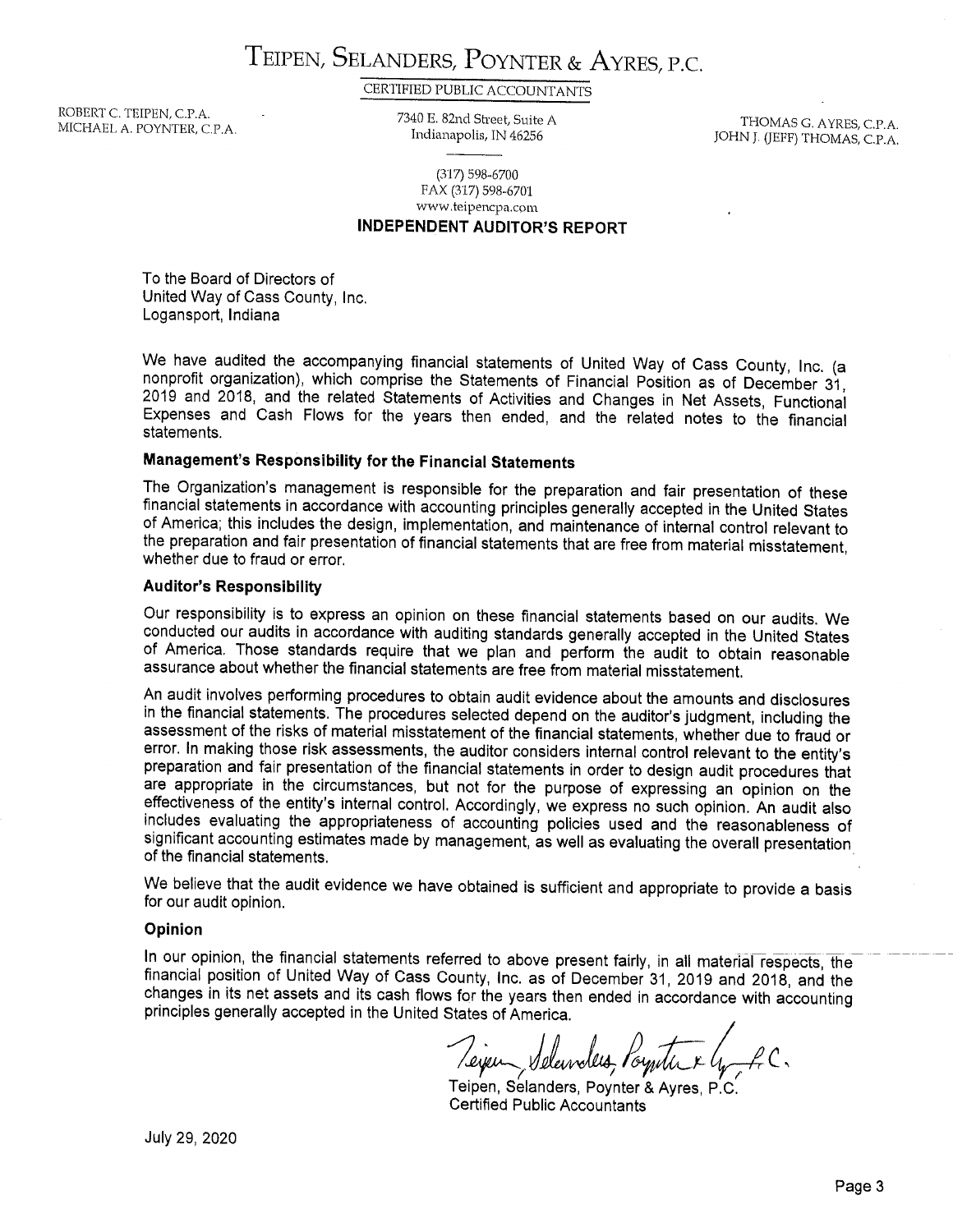### **United Way of Cass County, Inc. Logansport, Indiana Statements of Financial Position As of December 31, 2019 and 2018** (See Independent Auditor's Report)

|                                                                                                        | 2019               |    | 2018    |
|--------------------------------------------------------------------------------------------------------|--------------------|----|---------|
| <b>Assets</b>                                                                                          |                    |    |         |
| Cash and Cash Equivalents - Notes 1 and 9                                                              | \$<br>440,791      | \$ | 366,140 |
| Short-Term Investments - Notes 1, 3 and 9                                                              | 214,894            |    | 211,896 |
| Pledges Receivable - 2019 Campaign, Due Within One Year                                                |                    |    |         |
| Net of Allowance for Uncollectible Pledges of \$31,091 - Note 1                                        | 294,368            |    |         |
| Pledges Receivable - 2018 Campaign, Currently Due, Net of                                              |                    |    |         |
| Allowance for Uncollectible Pledges of \$13,488 and \$55,848 - Note 1                                  | 47,488             |    | 290,912 |
| Pledges Receivable - 2017 Campaign, Currently Due, Net of                                              |                    |    | 51,277  |
| Allowance for Uncollectible Pledges of \$0 and \$18,110 - Note 1<br><b>Grant and Other Receivables</b> | 70,459             |    | 366     |
| <b>Prepaid Expense</b>                                                                                 | 10,274             |    | 9,630   |
| Property and Equipment - Net of Accumulated                                                            |                    |    |         |
| Depreciation of \$11,268 and \$9,406 - Notes 1 and 2                                                   | 4,507              |    | 6,368   |
|                                                                                                        |                    |    |         |
| <b>Total Assets</b>                                                                                    | 1,082,780          | \$ | 936,589 |
|                                                                                                        |                    |    |         |
| <b>Liabilities and Net Assets</b>                                                                      |                    |    |         |
| <b>Liabilities</b>                                                                                     |                    |    |         |
| <b>Accounts Payable</b>                                                                                | \$<br>11,872       | S  | 11,078  |
| <b>Accrued Payroll Expense</b>                                                                         |                    |    | 1,202   |
| Designations Payable - 2019 Campaign                                                                   | 31,304             |    |         |
| Designations Payable - 2018 Campaign                                                                   | 1,553              |    | 74,932  |
| Designations Payable - 2017 Campaign                                                                   |                    |    | 1,790   |
| <b>Total Liabilities</b>                                                                               | 44,729             |    | 89,002  |
| Net Assets - Notes 1 and 4                                                                             |                    |    |         |
| <b>Without Donor Restrictions</b>                                                                      | 326,186            |    | 225,659 |
| <b>With Donor Restrictions</b>                                                                         | 711,865            |    | 621,928 |
|                                                                                                        |                    |    |         |
| <b>Total Net Assets</b>                                                                                | 1,038,051          |    | 847,587 |
| <b>Total Liabilities and Net Assets</b>                                                                | \$<br>1,082,780 \$ |    | 936,589 |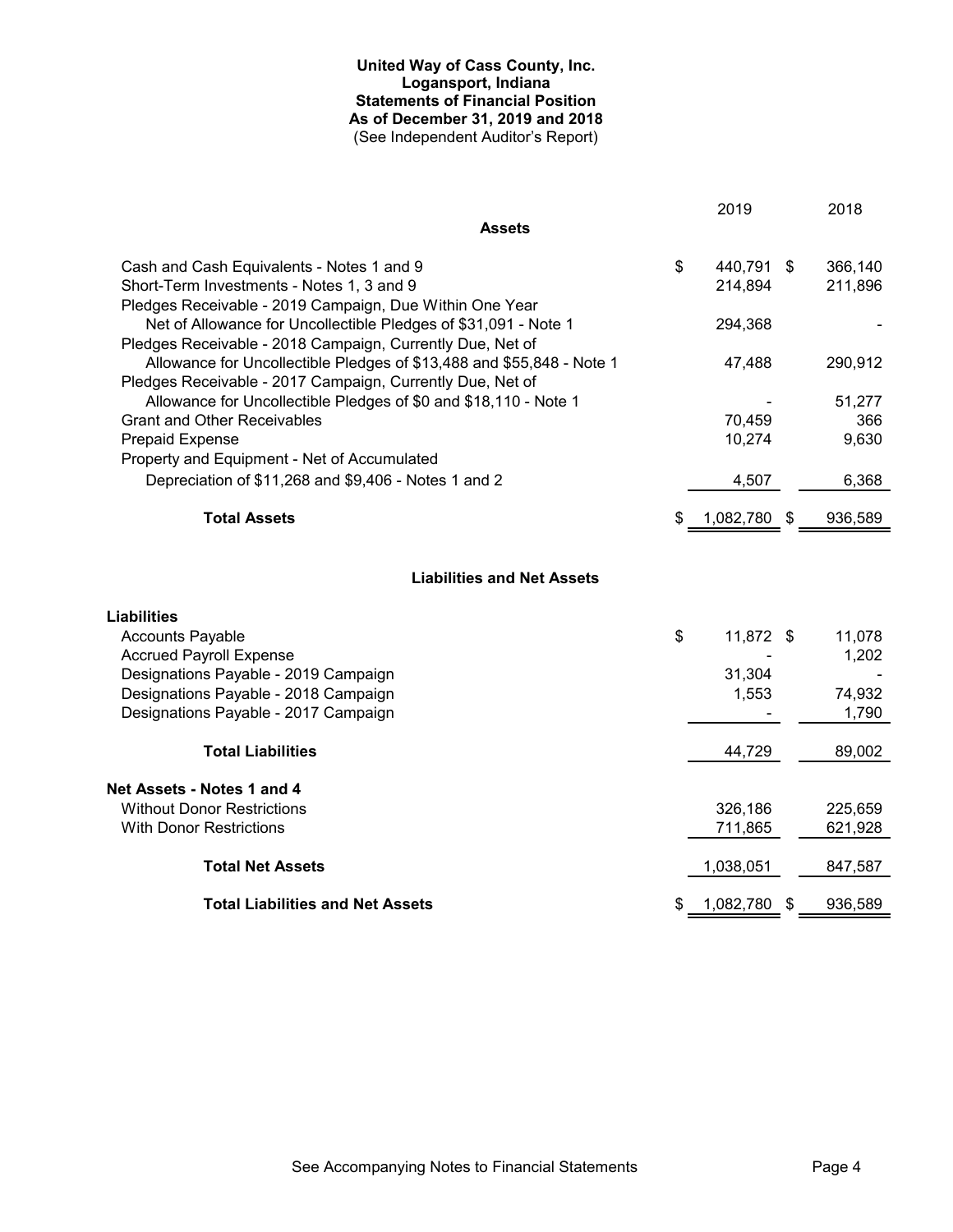### **United Way of Cass County, Inc. Logansport, Indiana Statements of Activities and Changes in Net Assets For the Year Ended December 31, 2019** (See Independent Auditor's Report)

|                                       | Without<br>Donor | With<br>Donor    |           |
|---------------------------------------|------------------|------------------|-----------|
|                                       | Restrictions     | Restrictions     | Total     |
| <b>Support and Revenue - Note 1</b>   |                  |                  |           |
| <b>Gross Campaign Results</b>         | \$<br>43,646 \$  | 459,845 \$       | 503,491   |
| <b>Donor Designations</b>             | 10,256           | (31, 593)        | (21, 337) |
| Provision for Uncollectible Pledges   | 37,047           | (31,091)         | 5,956     |
| Net Campaign Results                  | 90,949           | 397,161          | 488,110   |
| Designations from Other United Ways   | 11,389           | 12,442           | 23,831    |
| <b>Service Fees</b>                   | (509)            | 289              | (220)     |
| Sponsorship                           | 3,095            |                  | 3,095     |
| <b>Reading Railroad Contributions</b> |                  | 75,973           | 75,973    |
| <b>Backpack Program Contributions</b> |                  | 69,627           | 69,627    |
| <b>Other Contributions</b>            | 5,856            | 6,925            | 12,781    |
| UnitedIN18 Grant                      |                  | 70,459           | 70,459    |
| In-Kind Contributions                 | 5,061            | 22               | 5,083     |
| Miscellaneous                         | 1,831            |                  | 1,831     |
| Investment Return - Note 3            | 4,200            | 82               | 4,282     |
| Net Assets Released from Restriction  | 543,043          | (543, 043)       |           |
| <b>Total Support and Revenue</b>      | 664,915          | 89,937           | 754,852   |
| <b>Program and Support Services</b>   |                  |                  |           |
| <b>Program Services</b>               |                  |                  |           |
| <b>Gross Funds Distributed</b>        | 237,385          |                  | 237,385   |
| <b>Other Program Services</b>         | 220,072          |                  | 220,072   |
| <b>Total Program Services</b>         | 457,457          |                  | 457,457   |
| <b>Support Services</b>               |                  |                  |           |
| Management and General                | 35,485           |                  | 35,485    |
| Fundraising                           | 64,775           |                  | 64,775    |
| Unallocated Payment to Affiliated     |                  |                  |           |
| Organization - UWA Dues               | 6,671            |                  | 6,671     |
| <b>Total Support Services</b>         | 106,931          |                  | 106,931   |
| <b>Total Expenses</b>                 | 564,388          |                  | 564,388   |
| <b>Change in Net Assets</b>           | 100,527          | 89,937           | 190,463   |
| <b>Net Assets - Beginning of Year</b> | 225,659          | 621,928          | 847,587   |
| Net Assets - End of Year              | \$<br>326,186    | \$<br>711,865 \$ | 1,038,051 |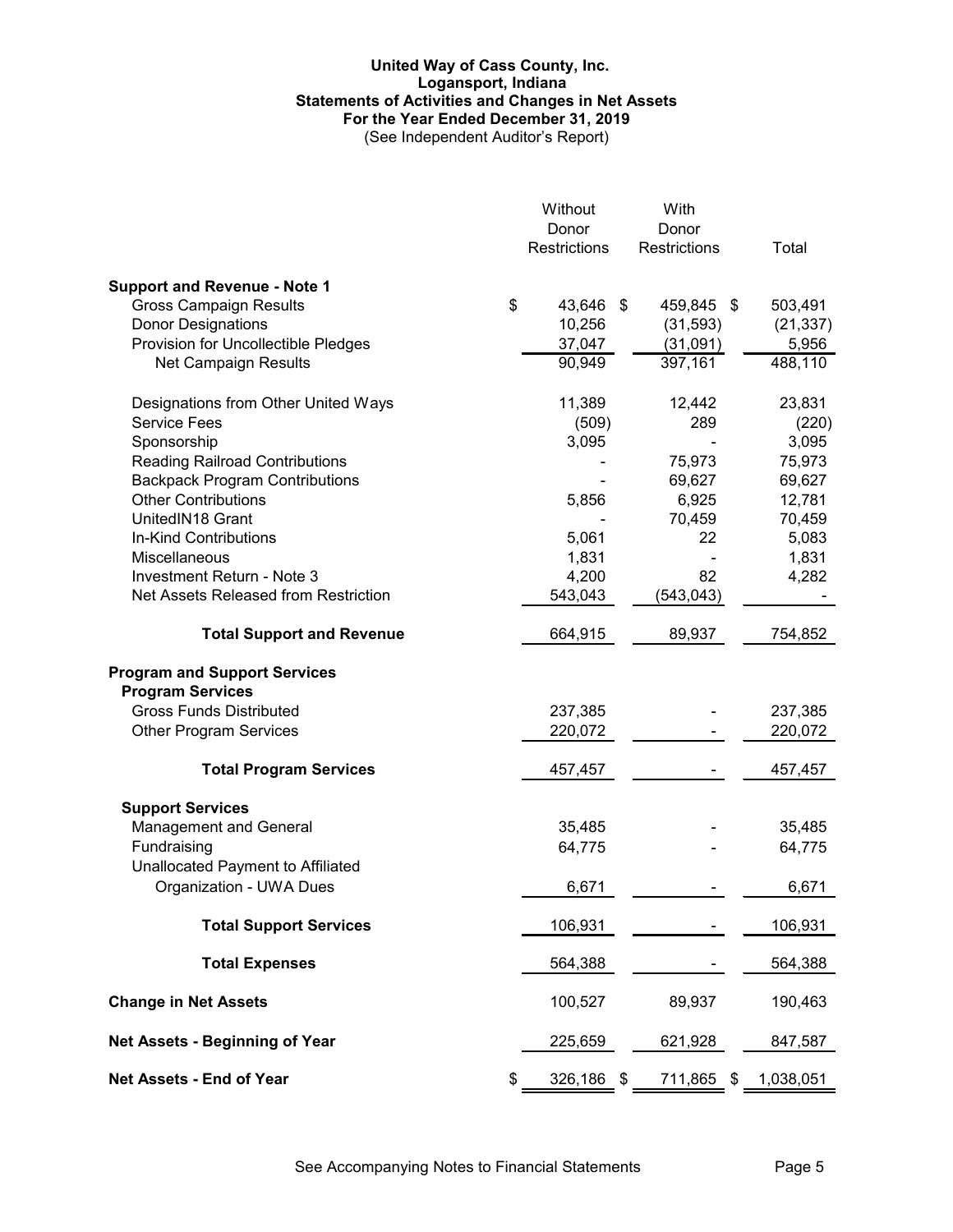### **United Way of Cass County, Inc. Logansport, Indiana Statements of Activities and Changes in Net Assets For the Year Ended December 31, 2018** (See Independent Auditor's Report)

|                                                                | Without<br>Donor    | With<br>Donor       |            |
|----------------------------------------------------------------|---------------------|---------------------|------------|
|                                                                | <b>Restrictions</b> | <b>Restrictions</b> | Total      |
| <b>Support and Revenue - Note 1</b>                            |                     |                     |            |
| <b>Gross Campaign Results</b>                                  | \$<br>83,462 \$     | 540,936 \$          | 624,398    |
| <b>Donor Designations</b>                                      | (74, 138)           | (75, 733)           | (149, 871) |
| Provision for Uncollectible Pledges                            | 23,294              | (55, 848)           | (32, 554)  |
| Net Campaign Results                                           | 32,618              | 409,355             | 441,973    |
| Designations from Other United Ways                            | 15,090              |                     | 15,090     |
| <b>Service Fees</b>                                            | 26                  | 774                 | 800        |
| Sponsorship                                                    | 3,480               |                     | 3,480      |
| <b>Reading Railroad Contributions</b>                          |                     | 56,136              | 56,136     |
| <b>Backpack Program Contributions</b>                          |                     | 72,367              | 72,367     |
| <b>Other Contributions</b>                                     | 4,632               | 650                 | 5,282      |
| In-Kind Contributions                                          | 4,540               |                     | 4,540      |
| Miscellaneous                                                  | 102                 |                     | 102        |
| Investment Return - Note 3                                     | 2,329               | 44                  | 2,373      |
| Net Assets Released from Restriction                           | 553,702             | (553, 702)          |            |
| <b>Total Support and Revenue</b>                               | 616,519             | (14, 376)           | 602,143    |
| <b>Program and Support Services</b><br><b>Program Services</b> |                     |                     |            |
| <b>Gross Funds Distributed</b>                                 | 181,972             |                     | 181,972    |
| <b>Other Program Services</b>                                  | 268,098             |                     | 268,098    |
| <b>Total Program Services</b>                                  | 450,070             |                     | 450,070    |
| <b>Support Services</b>                                        |                     |                     |            |
| <b>Management and General</b>                                  | 37,876              |                     | 37,876     |
| Fundraising                                                    | 67,735              |                     | 67,735     |
| Unallocated Payment to Affiliated                              |                     |                     |            |
| Organization - UWA Dues                                        | 6,776               |                     | 6,776      |
| <b>Total Support Services</b>                                  | 112,387             |                     | 112,387    |
| <b>Total Expenses</b>                                          | 562,457             |                     | 562,457    |
| <b>Change in Net Assets</b>                                    | 54,062              | (14, 376)           | 39,686     |
| <b>Net Assets - Beginning of Year</b>                          | 171,597             | 636,304             | 807,901    |
| Net Assets - End of Year                                       | \$<br>225,659 \$    | 621,928 \$          | 847,587    |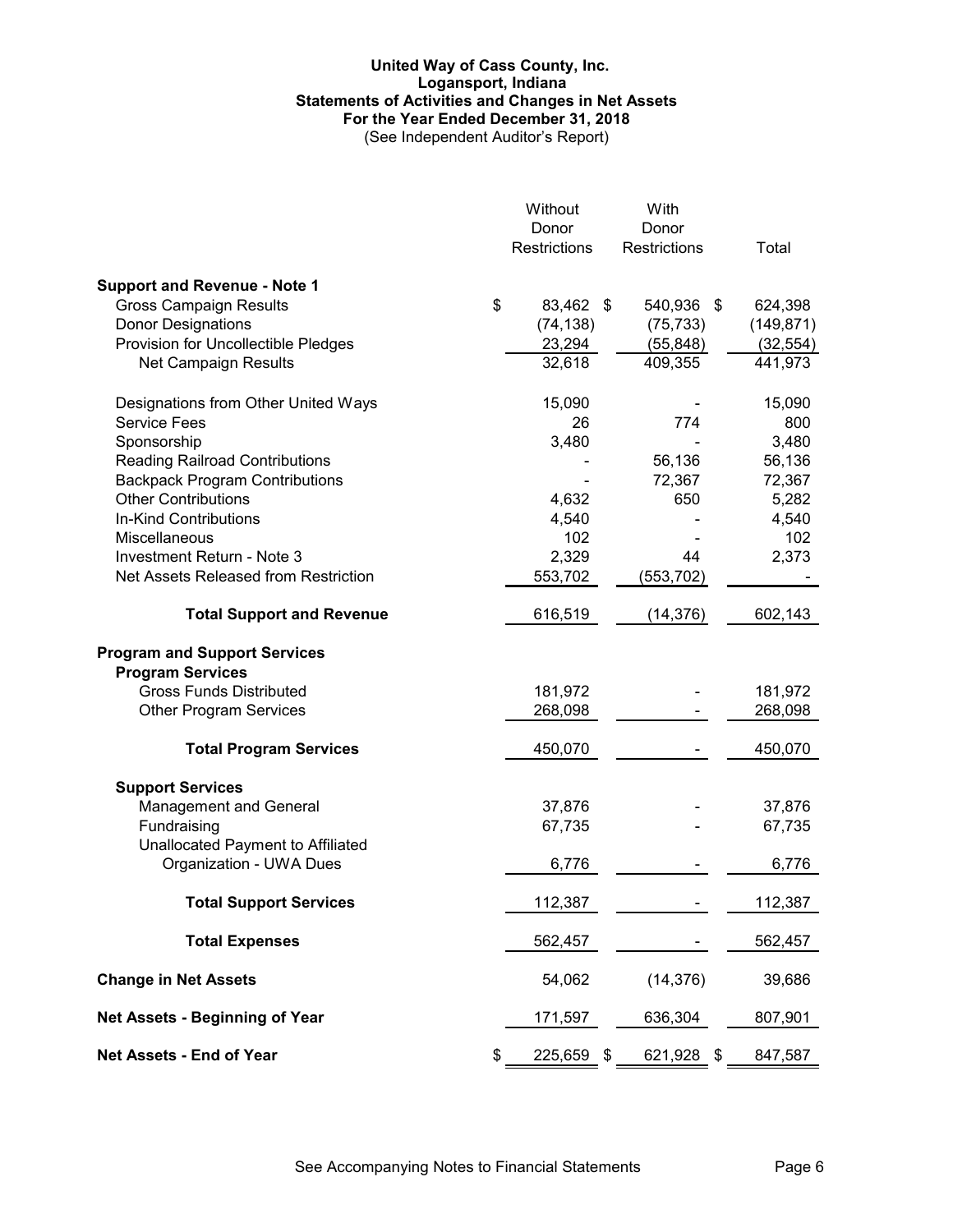### **United Way of Cass County, Inc. Logansport, Indiana Statement of Functional Expenses For the Year Ended December 31, 2019** (See Independent Auditor's Report)

|                                   | Community        | Reading<br>Railroad | Subtotal   | Management<br>and General | Fund-<br>Raising     | Total     |
|-----------------------------------|------------------|---------------------|------------|---------------------------|----------------------|-----------|
|                                   |                  |                     |            |                           |                      |           |
| Gross Distributions - Note 7 \$   | 268,276 \$       | \$                  | 268,276 \$ | \$                        | \$<br>$\blacksquare$ | 268,276   |
| Donor Designations - Note 1       | (30, 891)        |                     | (30, 891)  |                           |                      | (30, 891) |
| <b>Net Distributions</b>          | 237,385          |                     | 237,385    |                           |                      | 237,385   |
| Salaries and Wages                | 54,346           | 15,696              | 70,042     | 4,770                     | 36,136               | 110,948   |
| <b>Payroll Taxes and Benefits</b> | 6,566            | 1,201               | 7,767      | 574                       | 4,365                | 12,706    |
| <b>Total Personnel</b>            | 60,912           | 16,897              | 77,809     | 5,344                     | 40,501               | 123,654   |
| Processing and Accounting         |                  |                     |            |                           |                      |           |
| Services                          |                  |                     |            | 21,108                    |                      | 21,108    |
| <b>Professional Fees</b>          |                  | 2,100               | 2,100      | 7,150                     |                      | 9,250     |
| Campaign                          |                  |                     |            |                           | 9,288                | 9,288     |
| Marketing and Advertising         | 5,146            | 12                  | 5,158      | 83                        | 629                  | 5,870     |
| <b>Printing and Publication</b>   | 624              |                     | 624        | 55                        | 866                  | 1,545     |
| Postage                           | 734              | 55                  | 789        | 64                        | 489                  | 1,342     |
| <b>Office Supplies</b>            | 1,094            | 397                 | 1,491      | 96                        | 729                  | 2,316     |
| Occupancy - Note 5                | 5,559            |                     | 5,559      | 488                       | 3,706                | 9,753     |
| <b>Telephone and Utilities</b>    | 502              |                     | 502        | 44                        | 334                  | 880       |
| Repairs and Maintenance           | 2,547            | 416                 | 2,963      | 223                       | 1,698                | 4,884     |
| Insurance                         | 2,815            |                     | 2,815      | 247                       | 1,877                | 4,939     |
| Conferences, Training and         |                  |                     |            |                           |                      |           |
| Meetings                          | 637              |                     | 637        | 56                        | 525                  | 1,218     |
| Travel                            | 1,214            | 118                 | 1,332      | 107                       | 810                  | 2,249     |
| <b>Equipment Purchases</b>        | 127              |                     | 127        | 11                        | 85                   | 223       |
| <b>Special Events</b>             | 2,050            |                     | 2,050      |                           |                      | 2,050     |
| Kindergarten Readiness            |                  | 30,539              | 30,539     |                           |                      | 30,539    |
| School/Business/Partners          |                  | 871                 | 871        |                           |                      | 871       |
| Imagination Library               |                  | 23,513              | 23,513     |                           |                      | 23,513    |
| <b>Book Distribution</b>          |                  | 1,176               | 1,176      |                           |                      | 1,176     |
| Program Materials                 | 37,448           | 2,444               | 39,892     |                           |                      | 39,892    |
| UnitedIN18 Grant                  | 9,897            |                     | 9,897      |                           |                      | 9,897     |
| <b>Special Projects</b>           |                  | 1,815               | 1,815      |                           |                      | 1,815     |
| Gift in Kind                      | 758              | 22                  | 780        |                           |                      | 780       |
| Pins for Kids                     |                  | 3,351               | 3,351      |                           |                      | 3,351     |
| <b>State and Local Dues</b>       | 2,323            |                     | 2,323      | 204                       | 1,549                | 4,076     |
| Depreciation - Note 1             | 1,061            |                     | 1,061      | 93                        | 707                  | 1,861     |
| Miscellaneous                     | 898              |                     | 898        | 112                       | 982                  | 1,992     |
| <b>Subtotal</b>                   | 136,346          | 83,726              | 220,072    | 35,485                    | 64,775               | 320,332   |
| <b>UWA - Dues</b>                 |                  |                     |            | 6,671                     |                      | 6,671     |
| <b>Totals</b>                     | \$<br>373,731 \$ | 83,726 \$           | 457,457 \$ | 42,156 \$                 | 64,775 \$            | 564,388   |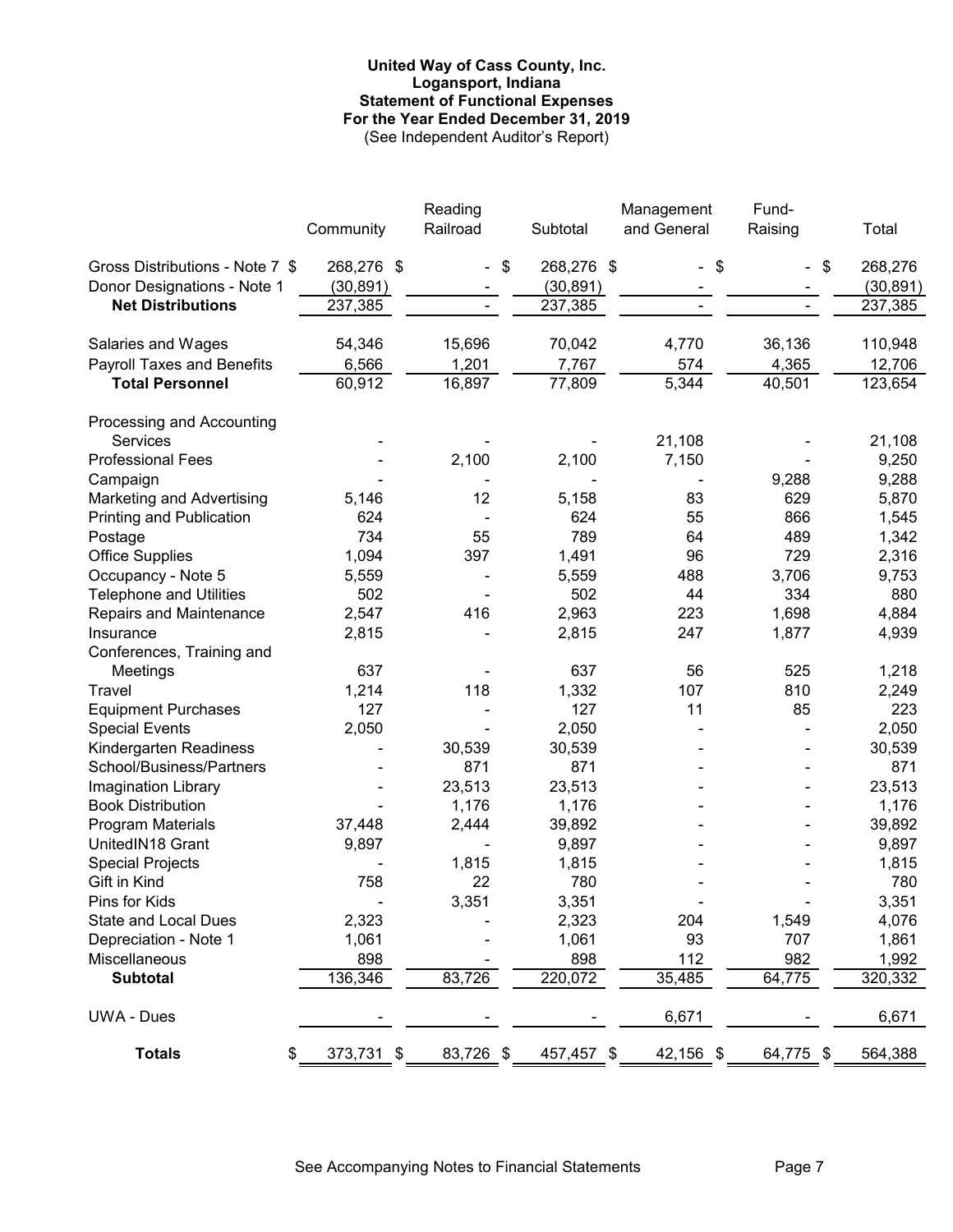### **United Way of Cass County, Inc. Logansport, Indiana Statement of Functional Expenses For the Year Ended December 31, 2018** (See Independent Auditor's Report)

|                                   | Community        | Reading<br>Railroad | Subtotal       | Management<br>and General | Fund-<br>Raising     | Total     |
|-----------------------------------|------------------|---------------------|----------------|---------------------------|----------------------|-----------|
|                                   |                  |                     |                |                           |                      |           |
| Gross Distributions - Note 7 \$   | 270,917 \$       | \$                  | 270,917 \$     | \$                        | \$<br>$\blacksquare$ | 270,917   |
| Donor Designations - Note 1       | (88, 945)        |                     | (88, 945)      |                           |                      | (88, 945) |
| <b>Net Distributions</b>          | 181,972          |                     | 181,972        |                           |                      | 181,972   |
| Salaries and Wages                | 81,968           |                     | 81,968         | 3,735                     | 38,778               | 124,481   |
| <b>Payroll Taxes and Benefits</b> | 10,531           |                     | 10,531         | 522                       | 5,420                | 16,473    |
| <b>Total Personnel</b>            | 92,499           |                     | 92,499         | 4,257                     | 44,198               | 140,954   |
| Processing and Accounting         |                  |                     |                |                           |                      |           |
| Services                          |                  |                     |                | 21,600                    |                      | 21,600    |
| <b>Professional Fees</b>          | 17,300           | 2,100               | 19,400         | 6,150                     |                      | 25,550    |
| Campaign                          |                  |                     |                |                           | 8,365                | 8,365     |
| Marketing and Advertising         | 259              | 11                  | 270            | 4,554                     | 149                  | 4,973     |
| <b>Printing and Publications</b>  | 31               |                     | 31             | 2                         | 916                  | 949       |
| Postage                           | 1,340            | 100                 | 1,440          | 74                        | 771                  | 2,285     |
| <b>Office Supplies</b>            | 663              | 395                 | 1,058          | 37                        | 382                  | 1,477     |
| Occupancy - Note 5                | 8,483            |                     | 8,483          | 470                       | 4,885                | 13,838    |
| <b>Telephone and Utilities</b>    | 588              |                     | 588            | 33                        | 339                  | 960       |
| <b>Repairs and Maintenance</b>    | 2,818            |                     | 2,818          | 156                       | 1,623                | 4,597     |
| Insurance                         | 3,088            |                     | 3,088          | 171                       | 1,778                | 5,037     |
| Conferences, Training and         |                  |                     |                |                           |                      |           |
| Meetings                          | 129              | 175                 | 304            | 7                         | 249                  | 560       |
| Travel                            | 782              | 22                  | 804            | 43                        | 450                  | 1,297     |
| <b>Equipment Purchases</b>        | 186              |                     | 186            | 10                        | 107                  | 303       |
| <b>Special Events</b>             | 1,528            |                     | 1,528          |                           |                      | 1,528     |
| Kindergarten Readiness            |                  | 19,488              | 19,488         |                           |                      | 19,488    |
| School/Business/Partners          |                  | 940                 | 940            |                           |                      | 940       |
| Imagination Library               |                  | 23,340              | 23,340         |                           |                      | 23,340    |
| <b>Book Distribution</b>          |                  | 261                 | 261            |                           |                      | 261       |
| Program Materials                 | 58,919           | 2,099               | 61,018         |                           |                      | 61,018    |
| UnitedIN16 Grant                  | 21,468           |                     | 21,468         |                           |                      | 21,468    |
| 211                               | 3,400            |                     | 3,400          |                           |                      | 3,400     |
| <b>Special Projects</b>           |                  | 751                 | 751            |                           |                      | 751       |
| State and Local Dues              | 2,530            |                     | 2,530          | 140                       | 1,457                | 4,127     |
| Depreciation - Note 1             | 1,079            |                     | 1,079          | 60                        | 621                  | 1,760     |
| Relocation                        | 398              |                     | 398            | 22                        | 229                  | 649       |
| Miscellaneous                     | 928              |                     | 928            | 90                        | 1,216                | 2,234     |
| <b>Subtotal</b>                   | 218,416          | 49,682              | 268,098        | 37,876                    | 67,735               | 373,709   |
| <b>UWA - Dues</b>                 |                  |                     |                | 6,776                     |                      | 6,776     |
| <b>Totals</b>                     | \$<br>400,388 \$ | 49,682 \$           | 450,070<br>-\$ | 44,652 \$                 | 67,735 \$            | 562,457   |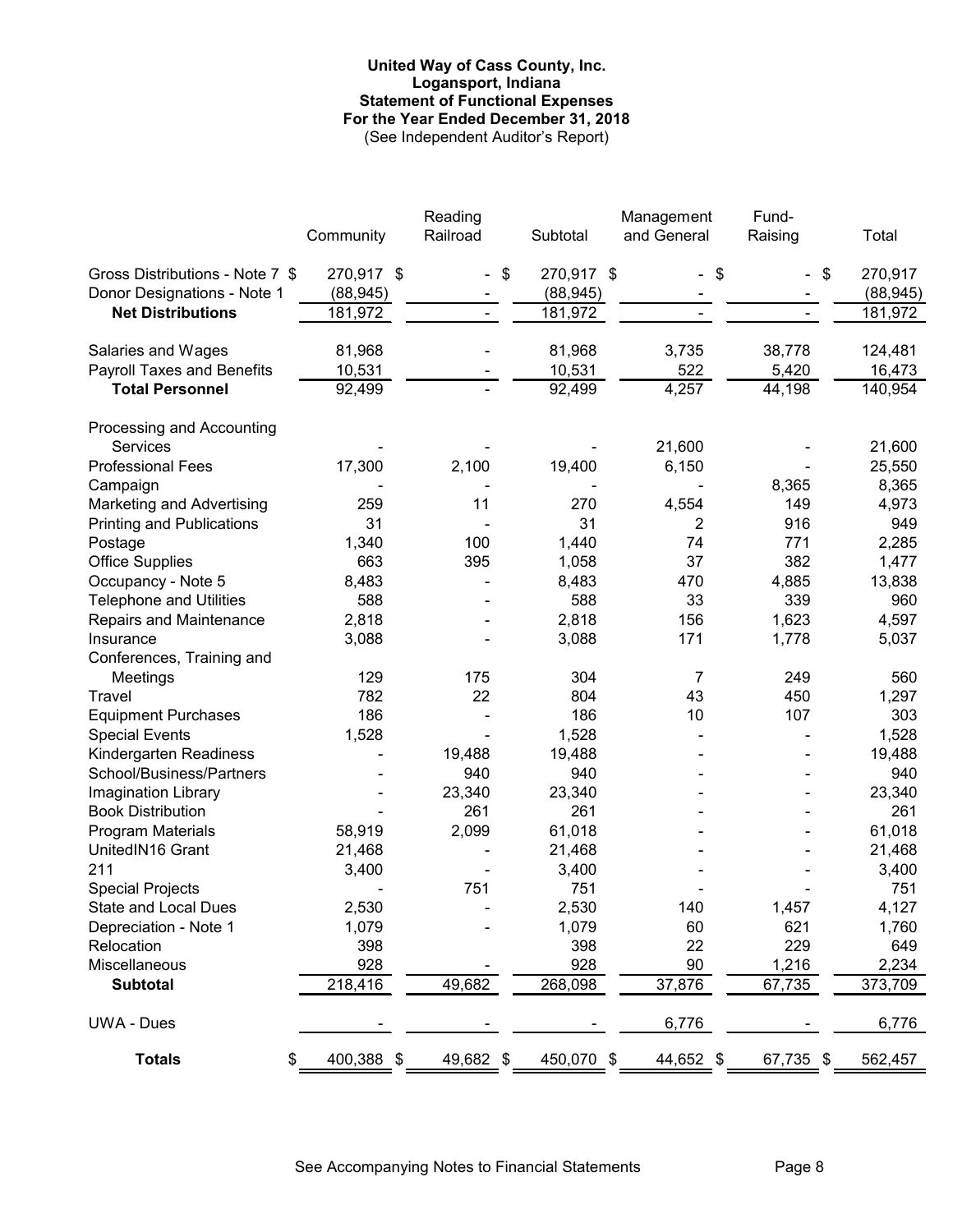### **United Way of Cass County, Inc. Logansport, Indiana Statements of Cash Flows For the Years Ended December 31, 2019 and 2018** (See Independent Auditor's Report)

|                                                                    | 2019          |     | 2018      |
|--------------------------------------------------------------------|---------------|-----|-----------|
| <b>Cash Flows from Operating Activities</b>                        |               |     |           |
| Change in Net Assets                                               | \$<br>190,463 | -SS | 39,686    |
| <b>Adjustments to Reconcile Change in Net Assets</b>               |               |     |           |
| to Net Cash Provided by Operating Activities                       |               |     |           |
| <b>Depreciation Expense</b>                                        | 1,861         |     | 1,760     |
| Interest Added to Short-Term Investments - Certificates of Deposit | (2,998)       |     | (1,504)   |
| (Increase) Decrease in Pledges Receivable - Net                    | 333           |     | 16,347    |
| (Increase) Decrease in Grant and Other Receivables                 | (70,093)      |     | 7,385     |
| (Increase) Decrease in Prepaid Expense                             | (642)         |     | (2,272)   |
| Increase (Decrease) in Accounts Payable                            | 794           |     | (12, 718) |
| Increase (Decrease) in Accrued Payroll                             | (1,202)       |     | (1, 913)  |
| Increase (Decrease) in Designations Payable - Net                  | (43, 865)     |     | (410)     |
| <b>Net Cash Provided by Operating Activities</b>                   | 74,652        |     | 46,362    |
| <b>Cash Flows From Investing Activities</b>                        |               |     |           |
| Purchase of Short-Term Investments - Certificates of Deposit       |               |     | (59, 800) |
| Purchase of Property and Equipment                                 |               |     | (1,014)   |
| <b>Net Cash Used in Investing Activities</b>                       |               |     | (60, 814) |
| Net Increase (Decrease) in Cash and Cash Equivalents               | 74,652        |     | (14, 452) |
| Cash and Cash Equivalents - Beginning of Year                      | 366,140       |     | 380,592   |
| Cash and Cash Equivalents - End of Year                            | \$<br>440,791 | \$  | 366,140   |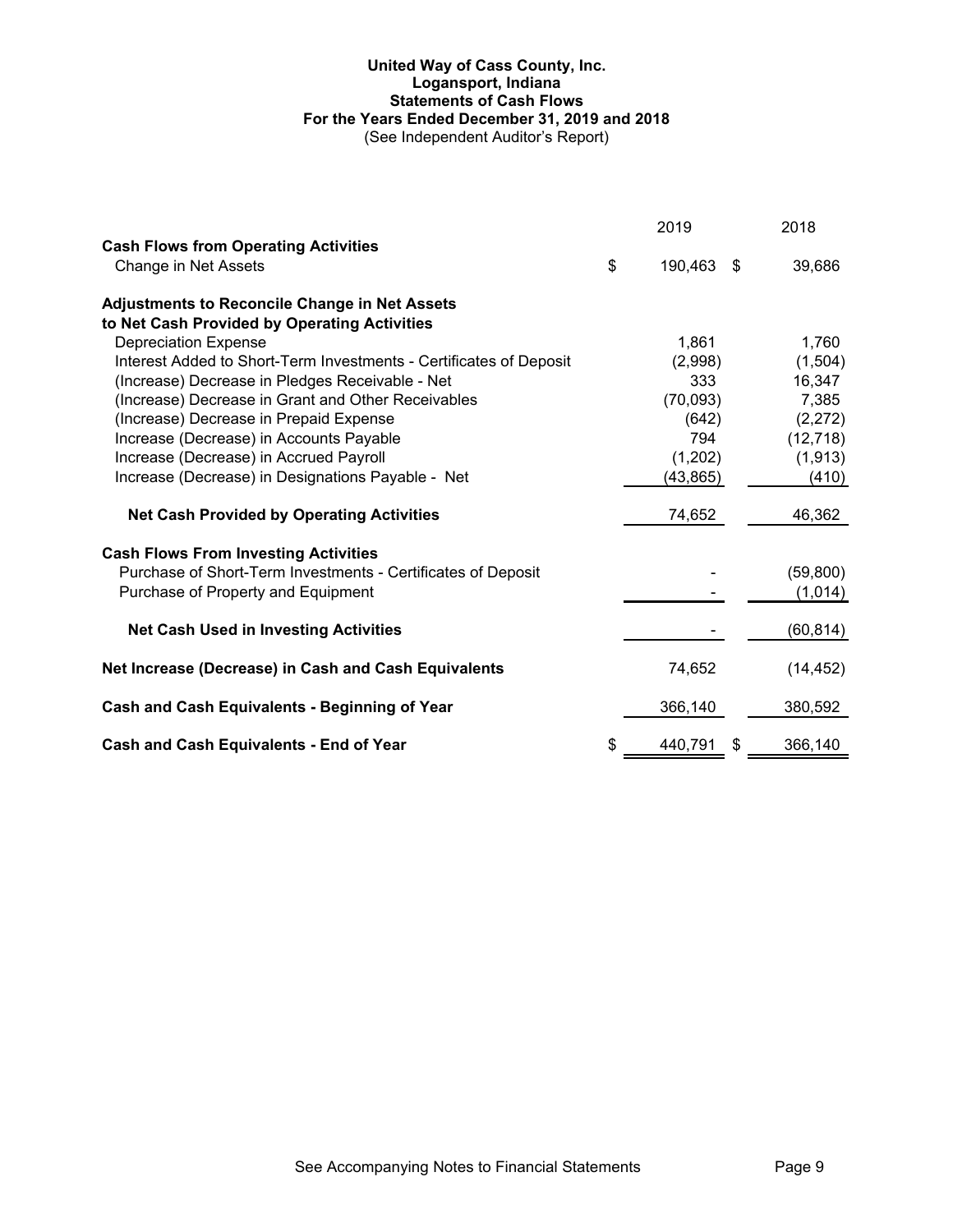### **NOTE 1 - SUMMARY OF SIGNIFICANT ACCOUNTING POLICIES**

**NATURE OF ACTIVITIES** - United Way of Cass County, Inc. (the Organization), was formed in 1937 as a voluntary not-for-profit organization benefiting the Cass County, Indiana community. The mission of the Organization is to increase the organized capacity of the citizens of Cass County to care for one another and promote education of human care services and needs. The Organization is governed by a volunteer board of directors and solicits donations from the public in Cass County and grants monies to various not-for-profit agencies.

**BASIS OF PRESENTATION** - The Organization records income and expense using the accrual method of accounting and accordingly reflects all significant receivables, payables and other liabilities. Financial statement presentation follows Financial Accounting Standards Board (FASB) ASC 958-225-45-5*, Financial Statements of Not-for-Profit Organizations*. Under FASB ASC 958-225-45-5, the Organization is required to report information regarding its financial position and activities according to two classes of net assets: net assets without donor restrictions and net assets with donor restrictions.

Net Assets without Donor Restrictions **-** Unrestricted net assets include expendable resources over which the Organization's Board of Directors has discretionary control and are used to carry out the Organization's operations in accordance with its by-laws.

Net Assets with Donor Restrictions - Net assets subject to donor (or certain grantorimposed restrictions). Some donor- imposed restrictions are temporary in nature, such as those that will be met by the passage of time or other events specified by the donor. Other donor-imposed restrictions are perpetual in nature, where the donor stipulates that resources be maintained in perpetuity. Donor-imposed restrictions are released when a restriction expires, that is, when the stipulated time has elapsed, when the stipulated purpose for which the resource was restricted has been fulfilled, or both.

**CASH AND CASH EQUIVALENTS** - For the purposes of the Statements of Cash Flows, the Organization considers all highly-liquid debt instruments purchased with an original maturity of three months or less to be cash equivalents.

**COST DEDUCTION** - The Organization is committed to compliance with United Way of America's cost deduction requirements for recovering actual costs associated with processing and transferring designated funds.

**FUNCTIONAL ALLOCATION OF EXPENSES** - The costs of providing the various programs and other activities have been summarized on a functional basis in the Statements of Activities. Accordingly, certain costs for personnel and other overhead costs have been allocated among the programs and supporting services based upon the distribution of staff time.

**DONOR DESIGNATIONS** - Distributions funded by contributions that the donor specified for a designated beneficiary (generally referred to as "first-dollar allocations") are deducted from gross distributions.

**ADVERTISING** - Advertising costs are expensed as incurred.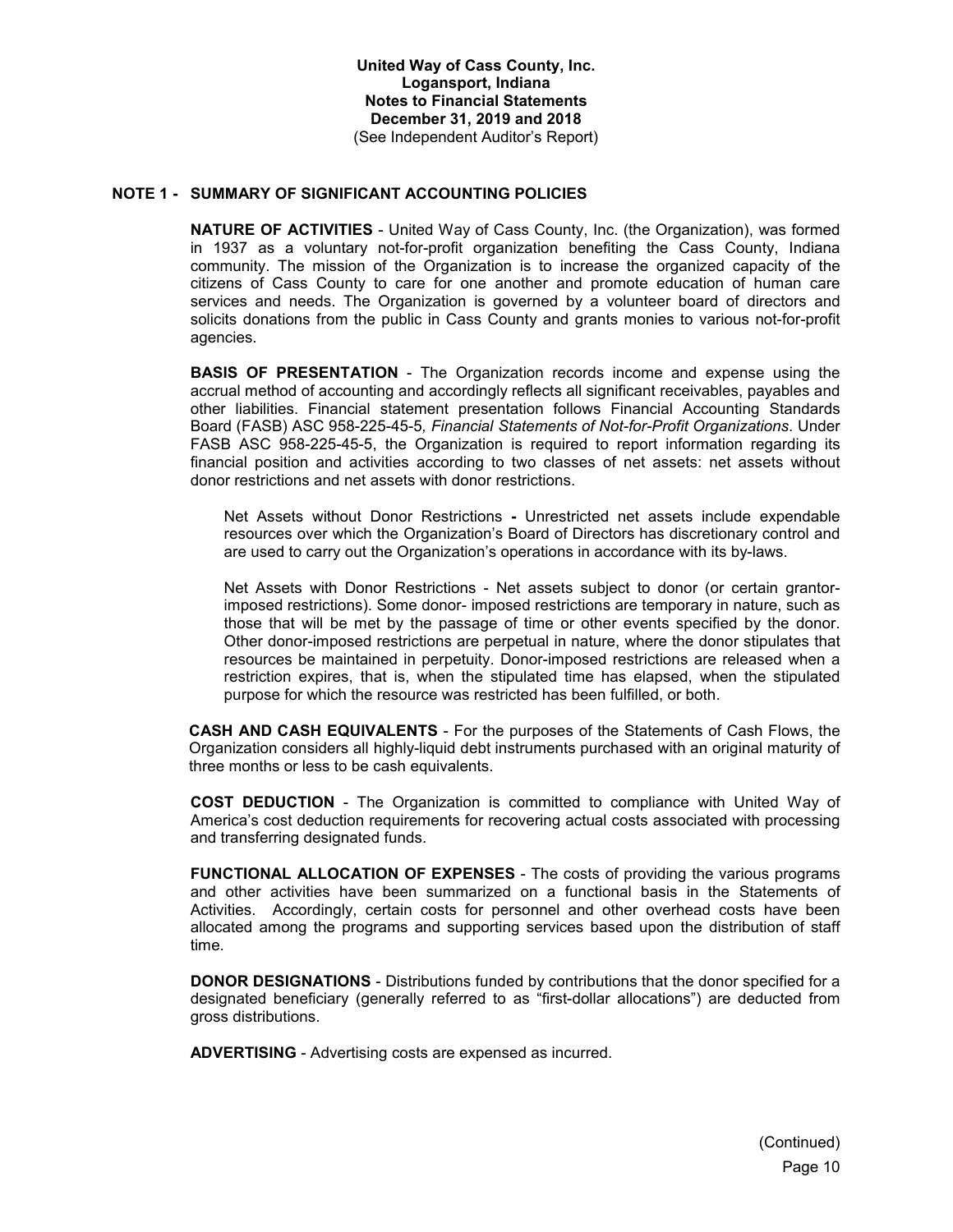### **NOTE 1 - SUMMARY OF SIGNIFICANT ACCOUNTING POLICIES** (Continued)

**PROPERTY AND EQUIPMENT** - Property and equipment are stated at cost or, if donated, at the approximate fair market value at the date of donation. Such donations are reported as unrestricted support unless the donor has restricted the donated asset to a specific purpose. Maintenance and repairs are expensed as they are incurred. Depreciation expense is computed using the straight-line method over the estimated useful lives of the respective assets as follows:

| Leasehold Improvements<br><b>Office Equipment</b> |   | 3 - 10 Years<br>5 - 7 Years |       |
|---------------------------------------------------|---|-----------------------------|-------|
|                                                   |   | 2019                        | 2018  |
| <b>Depreciation Expense</b>                       | 9 | 1,861                       | 1.760 |

**SUPPORT, REVENUE AND PLEDGES** - All contributions are considered to be available for unrestricted use unless specifically restricted by the donor. Pledges for contributions are recorded as a receivable when the pledge is received, and allowances are provided for pledges estimated to be uncollectible. Amounts received that are restricted for future periods or donor restricted for specific purposes are reported as net assets with donor restrictions

When a donor stipulated time restriction ends or a purpose restriction is accomplished, then the net assets with donor restrictions are reclassified to net assets without donor restrictions and are replaced in the Statements of Activities as net assets released from restriction.

The majority of pledges are received from a broad base of Cass County contributors as a result of the annual United Way Campaign.

The allowance for uncollectible pledges is maintained at a level which, in management's judgment, is adequate to absorb potential bad debts inherent with pledges receivable. The amount of the allowance is based on management's evaluation of the collectability of the pledge's receivable, trends in historical bad debt experience and economic conditions, applied to gross campaign, including donor designations. The allowance is increased by a provision for uncollectible pledges, which is charged to expense and reduced by charge-offs, net of recoveries. Because of uncertainties inherent in the estimation process, management's estimate of bad debts and the related allowance may change in the near term. However, the amount of the change that is reasonably possible cannot be estimated.

**SHORT-TERM INVESTMENTS** - Short-term investments, which consist of certificates of deposit, are recorded at fair value.

The Organization's investments are exposed to various risks such as interest rate, market, and credit risks. Due to the level of risk associated with certain investments and the level of uncertainty related to the changes in the values of investments, it is at least reasonably possible that changes in risks in the near term would materially affect the amount reported in the Statements of Financial Position and the Statements of Activities.

(Continued)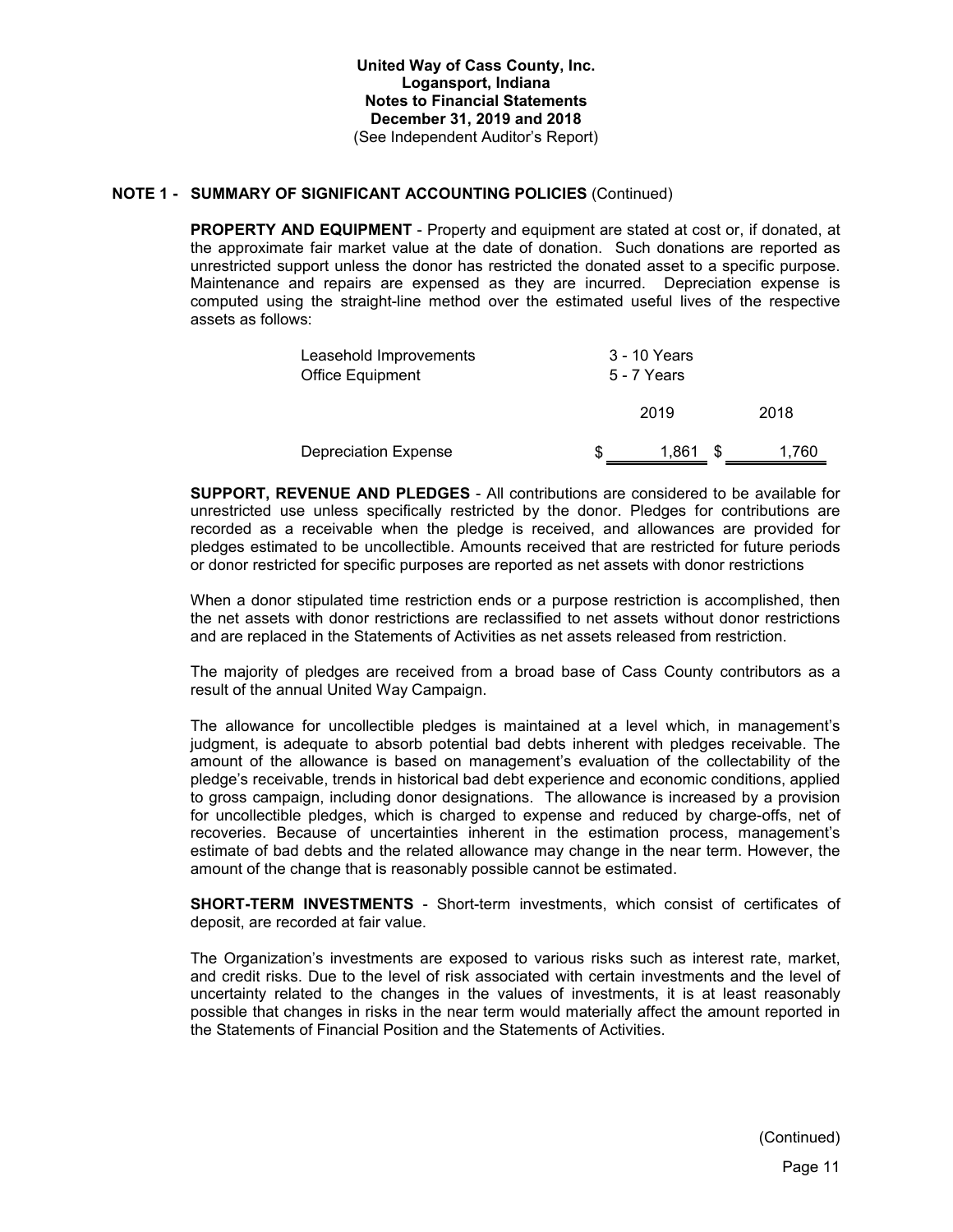### **NOTE 1 - SUMMARY OF SIGNIFICANT ACCOUNTING POLICIES** (Continued)

**CONTRIBUTED SERVICES** - During the years ended December 31, 2019 and 2018, a substantial number of volunteers have contributed significant amounts of their time to the Organization and its fund raising campaigns. These services do not meet the requirements for recognition in the financial statements in accordance with FASB ASC 958-605-50-1, *Accounting for Contributions Received and Contributions Made* and are not included in the financial statements.

**IN-KIND CONTRIBUTIONS** - During the years ended December 31, 2019 and 2018, the Organization has recorded the value of contributions meeting the requirements for recognition in the financial statements totaling \$5,083 and \$4,540, respectively. In-kind contributions are as follows:

|                                    |   | 2019         | 2018               |
|------------------------------------|---|--------------|--------------------|
| Other<br>Advertising               | S | 881<br>4.202 | - \$<br>-<br>4,540 |
| <b>Total In-Kind Contributions</b> | S | 5,083        | S<br>4,540         |

**USE OF ESTIMATES** - The preparation of financial statements in conformity with generally accepted accounting principles requires management to make estimates and assumptions that affect certain reported amounts and disclosures. Accordingly, actual results could differ from those estimates.

**COMPENSATED ABSENCES** - Employees of the Organization are entitled to paid vacation, paid sick days and personal days off, depending on job classification, length of service and other factors. It is impractical to estimate the amount of compensation for future absences and, accordingly, no liability has been recorded in the accompanying financial statements. The Organization's policy is to recognize the costs of compensated absences when actually paid to employees.

**INCOME TAXES** - The Organization is a not-for-profit, charitable organization as defined by Internal Revenue Code Section 501(c)(3) and is not subject to federal or Indiana income taxes.

**RECLASSIFICATIONS** - Certain account combinations from the prior year financial statements have been reclassified in the financial statements and notes to the financial statements to conform to the current year format.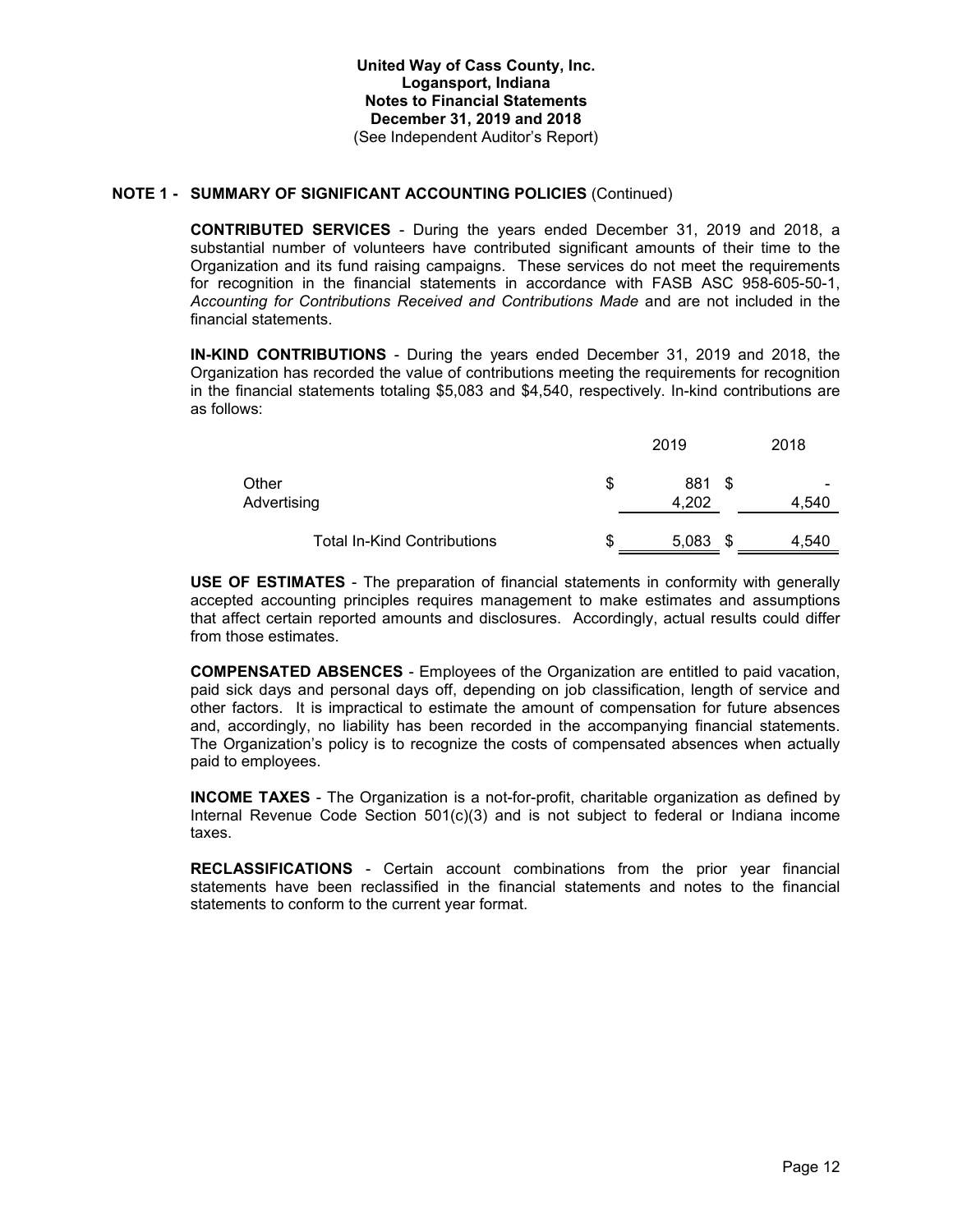# **NOTE 2 - PROPERTY AND EQUIPMENT**

The Organization's property and equipment consists of the following:

|                                                    | 2019                  | 2018              |
|----------------------------------------------------|-----------------------|-------------------|
| Office Equipment<br>Less: Accumulated Depreciation | 15.775 \$<br>(11.268) | 15.775<br>(9,406) |
| <b>Total Property and Equipment - Net</b>          | 4.507                 | 6.368             |

# **NOTE 3 - SHORT-TERM INVESTMENTS**

The Organization's short-term investments at December 31, 2019 and 2018 are as follows:

|                                              |    | 2019<br>Fair Value | 2018<br><b>Fair Value</b> |
|----------------------------------------------|----|--------------------|---------------------------|
| <b>Certificates of Deposit</b>               | S  | 214,894 \$         | 211,896                   |
| Investment return is summarized below:       |    |                    |                           |
|                                              |    | 2019               | 2018                      |
| Interest Income from Certificates of Deposit | \$ | 4,282<br>- \$      | 2.373                     |

# **NOTE 4 - NET ASSETS WITH AND WITHOUT DONOR RESTRICTIONS**

The Board has designated net assets without donor restrictions at December 31, 2019 and 2018 for the following purposes:

|                                             | 2019               | 2018      |
|---------------------------------------------|--------------------|-----------|
| <b>Board Designated Restricted</b>          |                    |           |
| <b>Community Impact</b>                     | \$<br>15.449<br>\$ | 15,449    |
| <b>Building and Office Equipment</b>        | 1,488              | 1,488     |
| <b>Agency Allocation Reserve</b>            | 111,111            | 111,111   |
| <b>Operating Reserve</b>                    | 166,562            | 166,562   |
| <b>Total Board Designated</b>               | 294,610            | 294,610   |
| <b>Without Donor Restriction</b>            | 31,576             | (68, 951) |
|                                             |                    |           |
| Total Net Assets Without Donor Restrictions | \$<br>326.186      | 225.659   |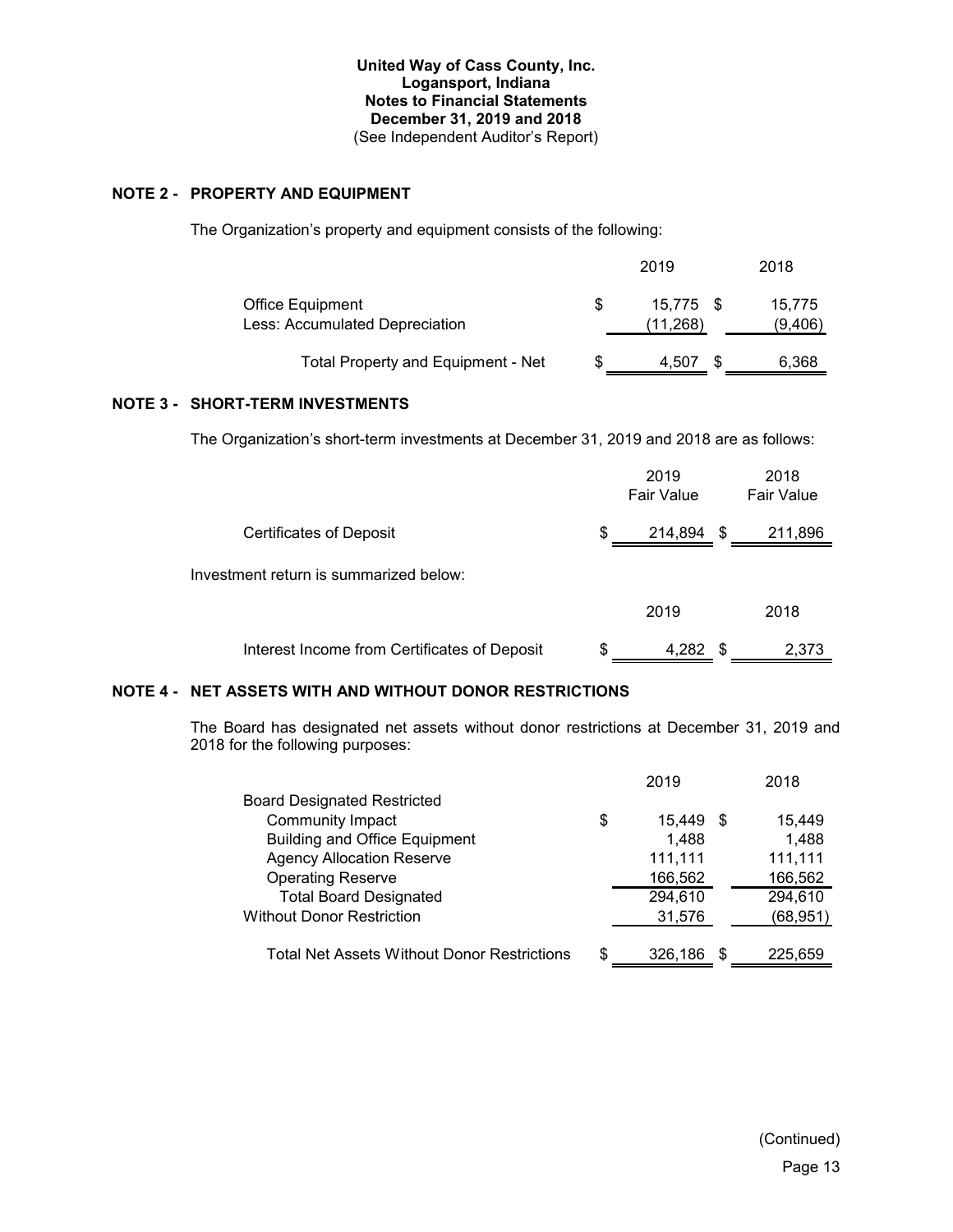# **NOTE 4 - NET ASSETS WITH AND WITHOUT DONOR RESTRICTIONS** (Continued)

Net assets with donor restrictions at December 31, 2019 and 2018 are available for the following purposes:

|                                          |    | 2019         | 2018    |
|------------------------------------------|----|--------------|---------|
| <b>Time Restriction</b>                  | \$ | 409.891<br>S | 410,129 |
| <b>Reading Railroad</b>                  |    | 137,482      | 137,986 |
| <b>Backpack Program</b>                  |    | 103,930      | 71,752  |
| <b>CCRN</b>                              |    |              | 2,062   |
| United IN18 Grant                        |    | 60,562       |         |
|                                          |    |              |         |
| Total Net Assets With Donor Restrictions | S  | 711.865      | 621.928 |

Net assets were released from donor restrictions by incurring expenses satisfying the purpose or time restrictions specified by donors as follows:

|                                    | 2019          |      | 2018    |
|------------------------------------|---------------|------|---------|
| <b>Time Restriction</b>            | \$<br>410,129 | - \$ | 408,919 |
| Reading Railroad                   | 83,507        |      | 49,346  |
| <b>Backpack Program</b>            | 37,448        |      | 61,017  |
| <b>CCRN</b>                        | 2,062         |      | 2,800   |
| United IN18 Grant                  | 9,897         |      |         |
| United IN16 Grant                  |               |      | 31,618  |
|                                    |               |      |         |
| <b>Total Restrictions Released</b> | \$<br>543.043 |      | 553,700 |

# **NOTE 5 - OPERATING LEASE**

As of December 31, 2019, the Organization leases office space in Logansport, Indiana under an operating lease which originally was scheduled to expire December 31, 2023 and required monthly payments of \$800. In December 2019, the lease has been negotiated to expire in March, 2020. Rent expense for the years ended December 31, 2019 and 2018 was \$9,753 and \$13,838, respectively.

# **NOTE 6 - PENSION PLAN**

The Organization contributes to a Simplified Employee Pension (SEP) for the benefit of its employees. All contributions are immediately vested. To be eligible, employees must be 21 years of age and must complete one year of service. The Organization contributes five percent of the eligible employee wages to the plan. The Organization's expense for the years ended December 31, 2019 and 2018 was \$3,025 and \$2,853, respectively.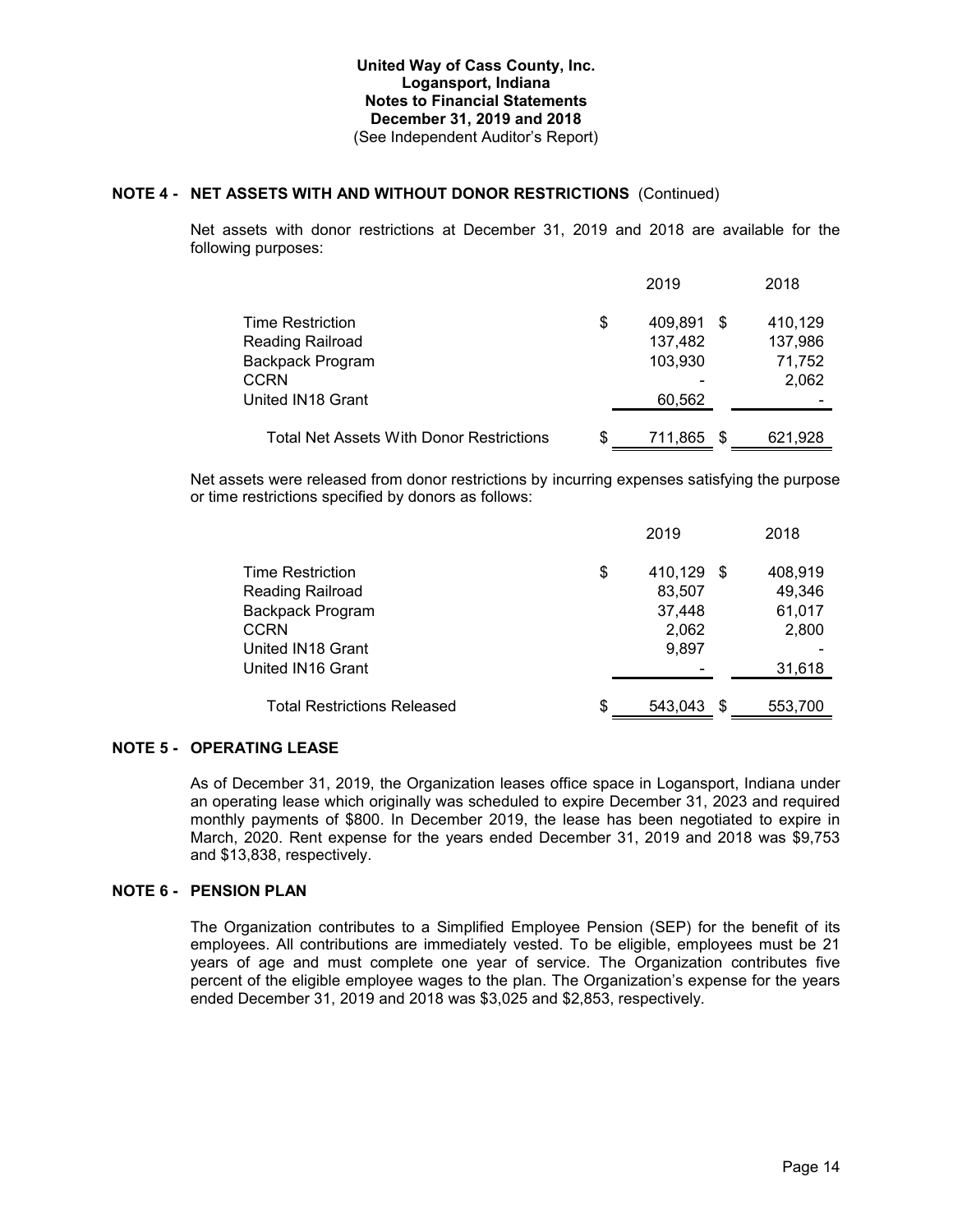#### **NOTE 7 - DESCRIPTION OF MAJOR PROGRAM SERVICES**

The Organization supports other not-for-profit member agencies in Cass County, Indiana serving three impact areas; Education (Helping Children and Youth Succeed), Income (Promoting Independence and Economic Self-Sufficiency) and Health (Strengthening and Supporting Families) through distributions.

**Reading Railroad** - This program is to be a catalyst for increasing parent and community awareness of the importance of reading with young children and to provide programs and activities to address early literacy and reading success.

**UnitedIN18 Grant** - The Organization was awarded a \$70,459 UnitedIN18 Grant in 2019 from the Indiana Association of United Ways. The UnitedIN18 grant is to be used in conjunction with community work in education, income and health.

# **NOTE 8 - RELATED PARTIES**

The Organization provides financial support to affiliated organizations. It is possible throughout the year for an individual or individuals to serve on the Board of Directors of United Way of Cass County, Inc. and to serve on the Board of Directors of an affiliated organization which receives financial support from United Way of Cass County, Inc.

### **NOTE 9 - NET ASSETS WITH DONOR RESTRICTIONS CASH AND SHORT-TERM INVESTMENT BALANCES**

At December 31, 2019 and 2018, the cash and cash equivalent balance on the Statements of Financial Position included temporarily restricted net assets totaling \$286,040 and \$329,957, respectively.

# **NOTE 10 - CONCENTRATION OF CREDIT RISKS**

The Organization maintains several cash and certificates of deposit accounts at five financial institutions which are insured by the Federal Deposit Insurance Corporation (FDIC). At times, during the years ended December 31, 2019 and 2018, the balances in these accounts may have exceeded the maximum insurable amount of \$250,000. At December 31, 2019 and 2018, the Organization had \$47,136 and \$0 accounts in excess of the \$250,000, respectively. The Organization has not experienced any losses.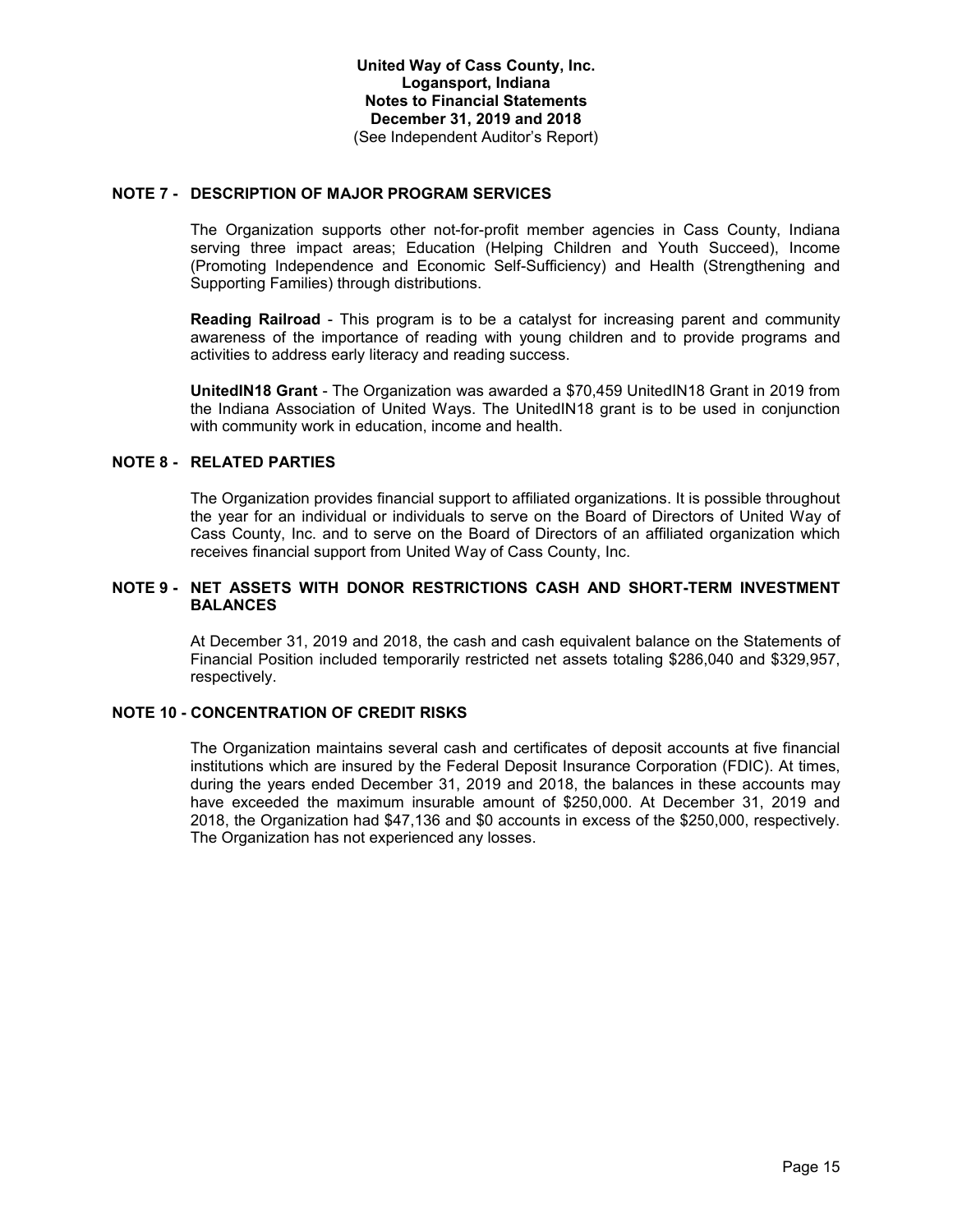### **NOTE 11 - FAIR VALUE OF FINANCIAL INSTRUMENTS**

Fair value is the price that would be received to sell an asset or paid to transfer a liability in an orderly transaction between market participants at a particular date. Generally accepted accounting principles establishes a fair value hierarchy which requires an organization to maximize observable inputs when measuring fair value. Three levels of inputs may be used to measure fair value as follows:

Level 1: Quoted market prices in active markets for identical assets or liabilities.

Level 2: Significant other observable inputs, other than quoted market prices included in Level 1 prices, for similar assets or liabilities; quoted prices in markets that are not active; or other inputs that are observable or can be corroborated by observable market data.

Level 3: Significant unobservable inputs that reflect an Organization's assumptions about assumptions that market participants would use in pricing an asset or liability.

The Organization values certificates of deposit and money market funds at fair value based upon similar investments with the same terms (Level 2).

Assets measured at fair value on a recurring basis are summarized below by the three levels of hierarchy: 2019

|                                |   |         | 2019       |         |
|--------------------------------|---|---------|------------|---------|
|                                |   | Level 1 | Level 2    | Level 3 |
| <b>Certificates of Deposit</b> | S | - \$    | 214,894 \$ |         |
|                                |   |         | 2018       |         |
|                                |   | Level 1 | Level 2    | Level 3 |
| <b>Certificates of Deposit</b> | S | - \$    | 211,896 \$ |         |

# **NOTE 12 - ACCOUNTING FOR UNCERTAINTY IN INCOME TAXES**

The Organization has adopted guidelines in accordance with FASB ASC 740-10, *Accounting for Uncertainty in Income Taxes*. A tax position is recognized as a benefit only if it is more likely than not that the tax position would be sustained in a tax examination. The amount recognized is the largest amount of tax benefit that is greater than 50% likely of being realized on examination. For the tax positions not meeting the more likely than not test, no tax benefit is recorded. The adoption had no effect on the Organization's financial statements. The Organization is generally no longer subject to examination by taxing authorities for years before December 31, 2016 and does not expect the total amount of unrecognized tax benefits to significantly change in the next year. The Organization would recognize interest and penalties related to income tax matters in miscellaneous expense. The Organization did not have any amounts accrued for interest and penalties as of December 31, 2019 and 2018.